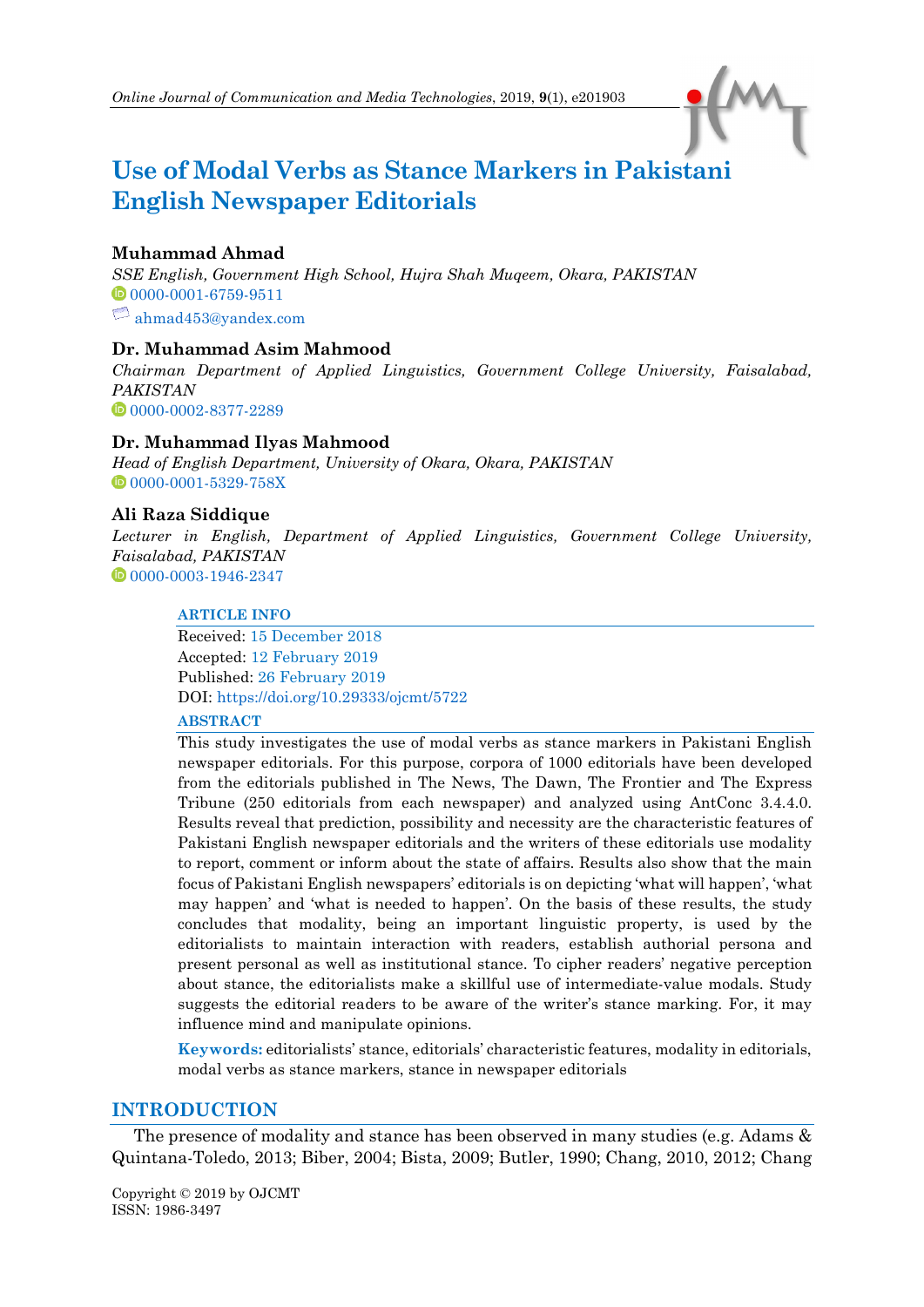& Schleppegrell, 2011, 2016; He & Wang, 2012; Holmes, 1988; Hunston & Thompson, 2000; Hyland, 1996; Kuppers, 2012; Maks & Vossen, 2010; Mirahayuni, 2002; Nartey & Yankson, 2014; Ngula, 2017; Panocova, 2008; Pho, 2013; Shayegh, 2012; Shayegh & Nabifar, 2012; Taavitsainen, 2001; Wang & Jiang, 2018). Study by Taavitsainen (2001) traces the use of modality or mood in medical register. Biber's (2004) research finds stance in a multi-register corpus, a view from history, and concludes that stance marking differs across registers i.e. strategies of stance, even with same functions, may be different from register to register. Similarly, their frequency can also decrease or increase. Butler (1990) and Hyland (1996) highlighted modality in scientific writing. In the same way, Holmes (1988) found modality in ESP and EAP textbooks. Chang (2010, 2012), Chang and Schleppegrell (2011, 2016), He and Wang (2012), Mirahayuni (2002) and Panocova (2008) observed modality in non-native speakers' academic writing. Hunston and Thompson (2000) discovered stance in discourse. Bista (2009), Maks and Vossen (2010), Shayegh (2012) and Shayegh and Nabifar (2012) explored the stance in political discourse and in much the same way, Kupper (2012) recorded the presence of stance in business communication letters. Nartey and Yankson (2014) explored the use of modals and modality in political manifestos. Adams and Quintana-Toledo (2013), Ngula (2017) and Pho (2013) explored modality in research articles. Similarly, Wang and Jiang (2018) reported the use of stance in scientific research writings.

All of above studies sufficiently prove that stance is present in almost every type of writing. However, this study presents an investigation of modality and stance marking in newspapers with a special focus on the editorial texts selected for this study from four famous Pakistani English newspapers. It involves the major principles in the study of stance marking through modal verbs as well as the other terminologies linked with it (see at Page 4). For, a number of studies (e.g. Bonyadi, 2011; Fowler, 2013; Gajevic, 2016; Golan & Lukito, 2017; Halliday, 1994; Hayat & Juliana, 2016; Hindman, 2003; Kelling & Thomas, 2018; Khalid, 2013; Lawal, 2015; Ntsane, 2015; Porten-Chee, 2017; Rosenfeld, 2000; Sadia & Ghani, 2018) have also highlighted stance marked through modals in world renowned English newspaper editorials and there is a possibility that Pakistani English newspapers might also be presenting stance through the editorials. Thus, the study aims to:

- 1. Examine the use of modality by Pakistani English newspaper editorial writers, and
- 2. Make readers of Pakistani English newspaper editorials aware of the fact that these editorialists may make use of modal verbs to influence mind and manipulate opinion.

To stick particularly to its aims, the study concerns following questions:

- 1. Which modals are most frequently used by Pakistani English newspaper editorials writers?
- 2. Do Pakistani English newspaper editorial writers use modals to influence readers' mind and manipulate opinion?

# **LITERATURE REVIEW**

Any study about modal verbs requires, at first, a definition and a list of modal verbs, their semantic meanings, linguistic characteristics, relative frequencies and general functions in various settings. However, to cover a complete discussion of just the semantics of modal verbs is impossible in this study. Therefore, it gives just a review of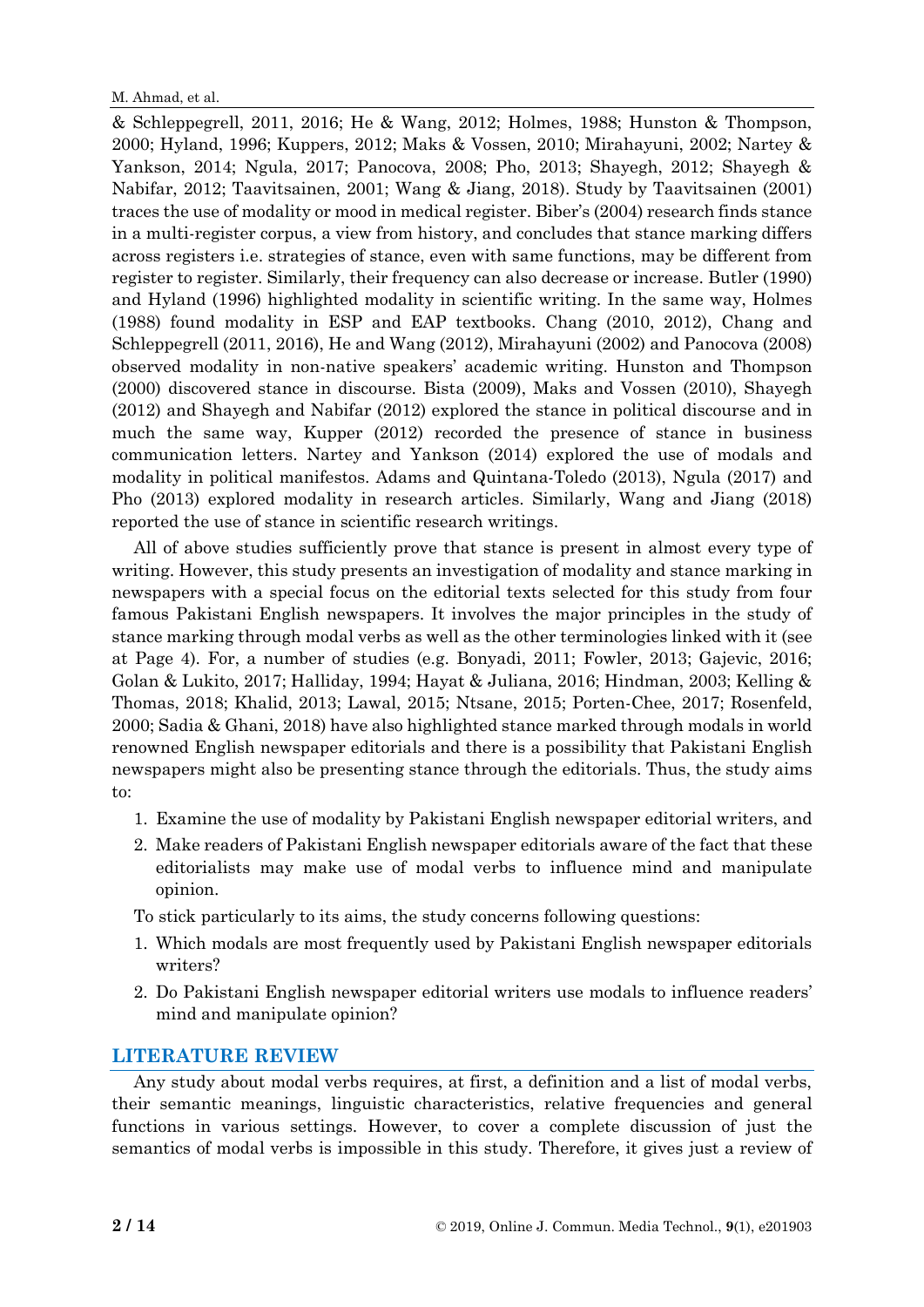the forms, meanings and functions of different modal verbs, and after that discusses the frequencies of these forms in newspaper editorials.

Modal verbs are commonly considered as the verbs like will, shall, would, should, can, could, may and might (Biber, Johansson, Leech, Conrad, & Finegan, 1999). These verb forms are differentiated from lexical verbs on the basis of following features presented by Hailiday (1976): (1) they do not have any finite forms, like -ing, -ed, etc. for example 'maying, to may'; (2) interrogative and negative forms of the modals are made without any extension. It is not needed for the modal verbs to incorporate 'to be' or 'to do' frames while making questions or putting forth negative expressions with modal verbs like 'they may not' or 'would they be able to run?' instead of 'would she say she is can go? and 'he doesn't will' and so forth; (3) negative forms of the modal auxiliaries are reducible. They can be contracted, as in 'She can't drive a car' or 'We won't have the capacity to drive a bike'; (4) they can be utilized as 'code verbs' in ellipsis. This implies when two comparable clauses, utilizing a modal happen to come together the second clause does not require to repeat the following lexical verb, as in 'She can run so can I'. For this situation, the second modal verb 'can' represents the lexical verb 'go'; (5) they do not require a third person singular ' s', for example, 'He cans' and (5) they do not combine with one another and do not co-occur in a clause (except in some nonstandard clauses like 'They may could run'.

Regardless of these features, Biber et al. (1999) opine that the difference between lexical and modal verbs is vague. Normally, some of the non modular i.e. lexical verbs can also work as modal verbs, particularly in spoken contexts. These forms are arranged in two separate categories. One category belongs to auxiliaries and it incorporates 'need to', 'used to' and 'dare to' etc. These verbs have features which are quite similar to those of modal verbs, e.g. negative and interrogative forms like 'dare not', 'needn't', 'need they?' Biber et al. (1999) incorporate 'ought' in this group. The other category is called quasi or semi-modals. Modal verbs of this category include; 'be going to', 'be supposed to', 'have got to', 'have to' 'had better', etc. These colloquial expressions work as the forms of modality yet can also be used for tense markers (Biber et al., 1999).

Modality is specifically related with attitude of the speakers towards the truth of a situation expressed in the utterance. (Huddleston & Pullum, 2005: 173) presented two examples which represented the term 'modality': "He wrote it himself'" and "He must have written it himself". When we see the first sentence, it seems as un-modalised due to the fact that the speaker has used it in normal situation without any emphasis on the truth of the proposition expressed. Whereas, the second statement seems as being modalised. Truth of the proposition has not been presented as something directly referred to. Instead, it has been referred to as something based on inferencing (Huddleston & Pullum, 2005). In the opinion of Quirk, Greenbaum, Leech and Svartvik (1985), modality may be defined as the way, the meaning of a statement is conveyed in order to express the judgement of a speaker.

When a person compares above definitions he finds them giving similar meaning by using different words. These definitions suggest that modality means a manner by which a text can express attitudes towards a particular situation. This feature of modality makes it something quite different from a direct proposition. Hyland (1994, 1998) relates the concept of hedging with that of epistemic modality since both of them express certain degrees of belief or confidence of the speakers or writers about the certainty of a statement. Lexical category, as mentioned earlier, is commonly connected with epistemic modality. To avoid any misunderstanding of these categories, Coates (1983) and Palmer (2007) presented a reasonably clear difference between deontic and epistemic modalities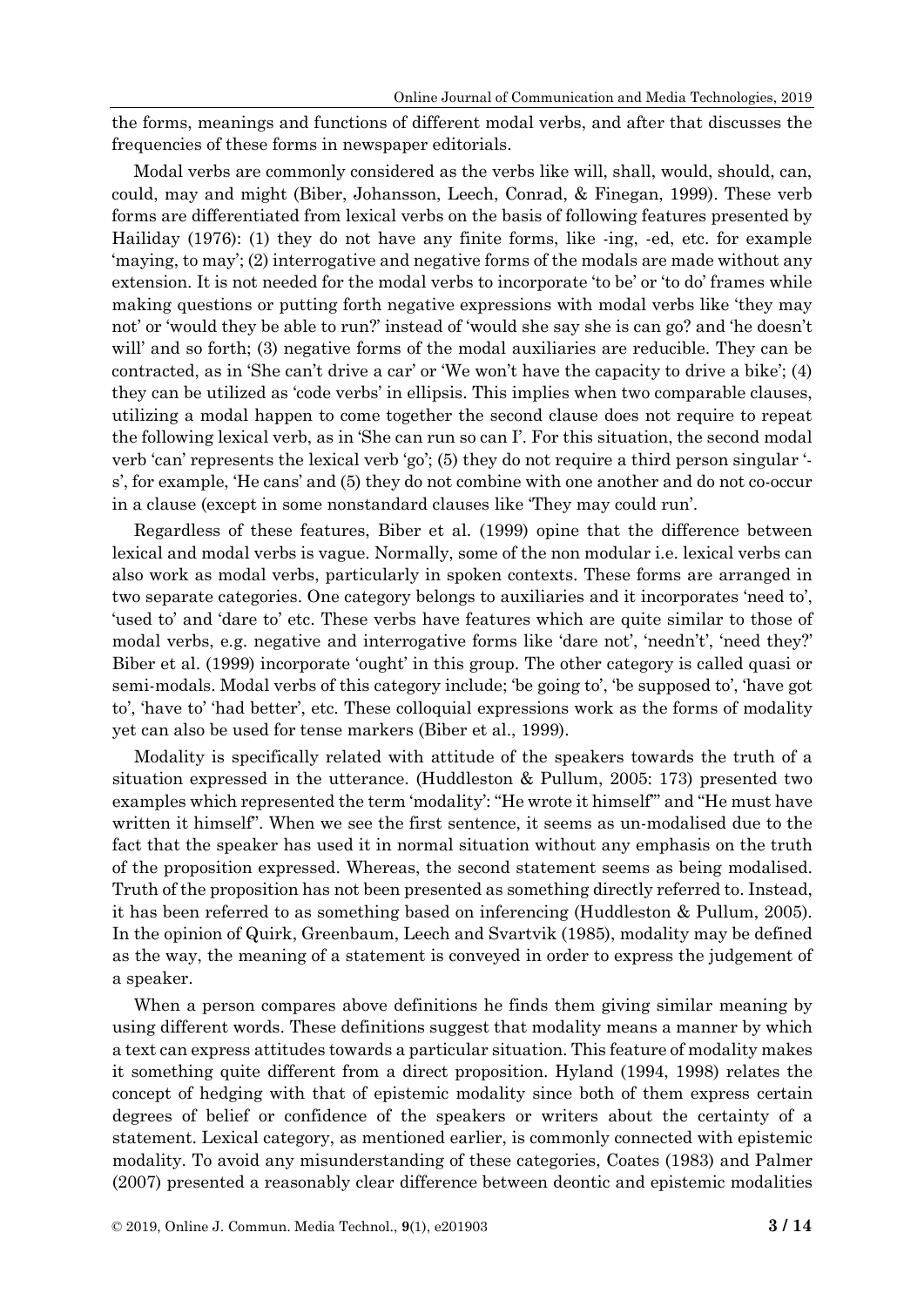#### M. Ahmad, et al.

i.e. the later expressed the opinion of a speaker about the reality of what was being said, while the former demonstrated the speakers' perceptions about the obligation or necessity to perform specific activities. For instance: (a) 'You may have completed that. (epistemic modality expressing possibility) and (b) 'She may do it'. (deontic modality expressing permission). However, sometimes it is difficult to differentiate between these two kinds of modality and acknowledge whether the writer has used to hedge his statement or not. Palmer (2007) gives a few examples of these modalities stating that it is through the contexts that the listeners or readers can derive the speaker's or writer's intentions. For example: (i) 'They may leave tomorrow' (possibility/belief/permission) and (ii) 'The towel ought to be on the hook' (weak order/request/assumption). Putting the said similarities as well as dissimilarities aside, the focus of this study, based on the available literature, is just on the use of following verbs: will, shall, would, should, can, could, may, might; some modal adverbs: like unlikely, apparently, clearly, truly, accurately, unacceptably, surely; some evaluative adverbs: like seriously, painfully, deadly, badly, sadly, chiefly, unfortunately, ruthlessly, efficiently, rapidly; some reporting verbs: like claim, warn, declare, hope, doubt, predict; some knowledge verbs: like seem, appear, believe; and certain generaic phrases: like it seems that, there is no doubt that, it is obvious that.

A newspaper assumes that there is always only one reasonable point of view on any matter presented to the public. The editorial seems to affirm this point of view. For, an editorial represents the opinion of the newspaper owners (Kelling & Thomas, 2018; Hindman, 2003) called it as being an institutional voice. Similarly, Gajevic (2016) called it organizational stance. And most of the times editorials are affected by the notions of homophily (Katz & Lazarzfeld, 1955) and are also value-oriented (Porten-Chee, 2017). In the view of Rosenfeld (2000), editorials provide subjective evaluation of highly debated and contested issues whereas, according to Golan and Lukito (2017), editorials give voice to the newspaper's institutional worldview. Editorials, says Indarti (2018), are written to influence readers' opinions on controversial issues. (Fowler, 2013) points out that what is true about newspaper editorials, apart from offering values and beliefs, is that they employ textual strategies which foreground the speech act of offering values and beliefs. It is, of course, these textual strategies which are adopted by the editorial writers who are the concern of this study.

Modal expressions signify judgement as truth (correct), likelihood (certainty) and possibility (might). Other modal usages stipulate obligations (should, ought to) and grant permission ('may'). This linguistic device (modality) is an important means for editorial writers to have the insistence of a speaker who has assumed a position of authority, the authority here includes a claim to know what is inevitably going to happen. Herndon (1976) shares this view when she points out that a sentence is made up of a modality constituent that includes tense and sentence modifiers such as negation. According to her, this proposition is a verb or additional noun phrase–each of which is related with the verb in a situational relationship. This alteration is actually central to the work because it really shows the extent to which the writer is committed to any statement written in newspaper editorials.

Papafragou (2005) sees truth–conditionality from the epistemic view of modality. She counters the epistemic position of modality that it does not contribute to truth-conditional content, using Halliday's (1976) argument that modality is external to the content of any proposition and thus, constitutes the attitude taken up by the speaker. This means that modality represents the opinion of any speaker or writer and not any total commitment to the truth of a statement. Gotti (2003), focusing on the Helsinki corpus of English texts,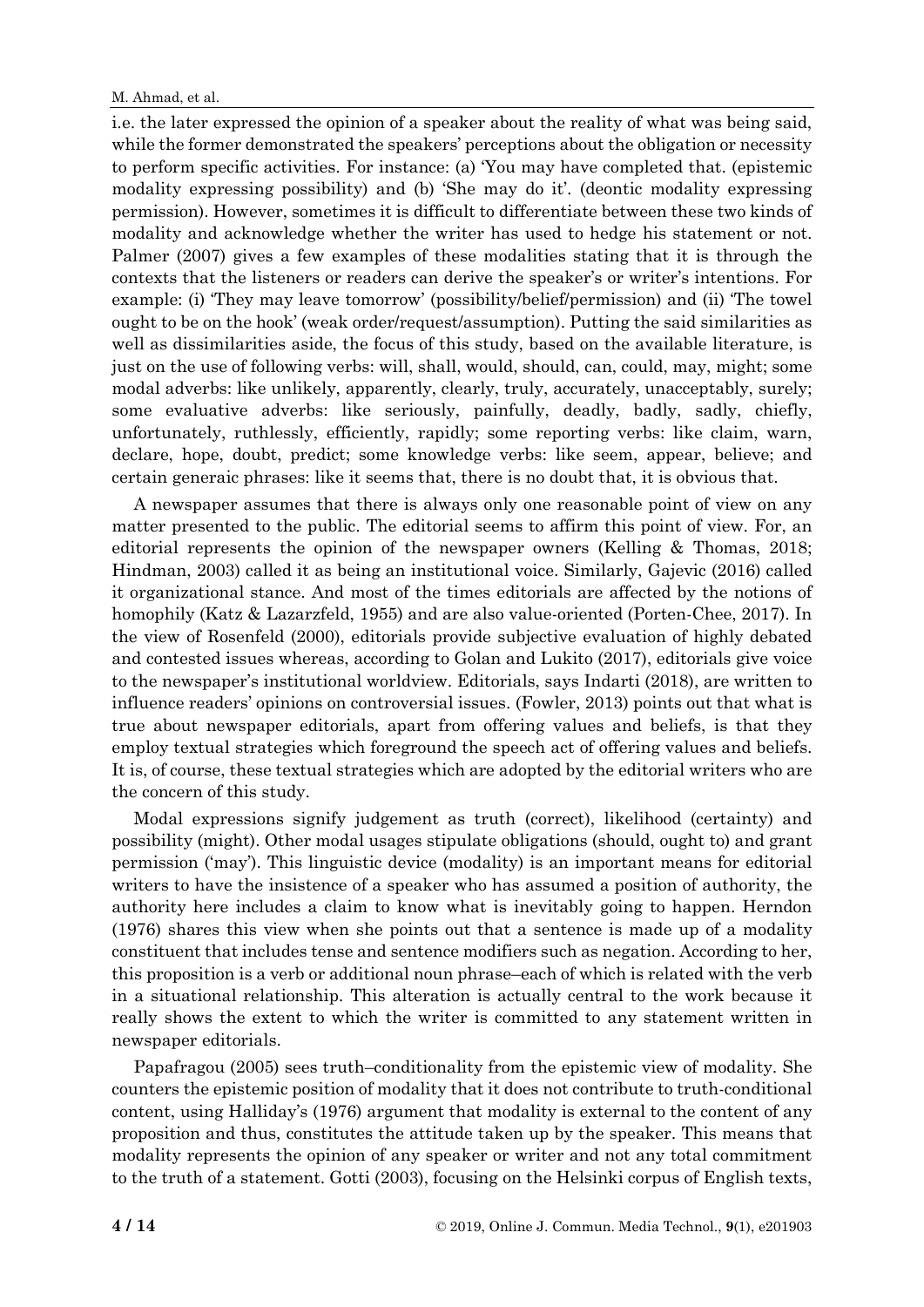found the commonly used 'verbatim expression', in contrast to the simplest common figures for the 'shall' form in scientific articles. Smith (2003) focuses on diachronic development, and it must be pointed out that the use of 'must' is most concentrated in fiction and genre, with the most important development of news reports. These two studies have shown that samples can reflect the general characteristics of a particular type.

Bonyadi (2011), in his study based on comparative textual analysis of editorials published in American and Persian English newspapers, noticed that the writers used auxiliaries of prediction i.e. 'will' and 'would' in their editorials. The study also reported a difference that prediction modals were used most frequently by American newspaper editorial writers as compared to Iranian writers who used the modals of necessity with greater frequency. The study called modality as a linguistic property which the language users could use to create favourable or unfavourable bias or to manipulate the opinion of readers.

Khalid (2013) conducted a research to examine the presence of authorial subjectivity in Scottish English newspaper articles. Results revealed that the modals work as the indicators of ability, permission, possibility and the Scottish newspaper article writers depended on modals to infuse their voice into the text, to maintain authorial presence in the text and to establish contact with their readers.

Ntsane (2015) investigated the process of interaction management between an editorialist and his readers to know that how the editorialists engage a reader as a participant in the argument while establishing their authoritative persona. Plus, he investigated that how the editorialists made their readers align with their views. Results reveal that the editorialists utilize modality to establish their authority and interaction or engagement with readers.

According to Lawal (2015) press makes use of modality as a method to report news. The reason for it, as he states, is that modality involves the claim of a person assuming the position of authority and claiming or asserting to have knowledge of what will happen in future. He regards 'must' crucial for editorial text writers to exercise the right to claim of knowing about future happenings. He adds that editors have to follow the ideology of the newspaper. Therefore, they make use of modals subjectively. Hence, the editorial writers may not be committed to the truth of propositions.

In the view of Sadia and Ghani (2018) modality is a significant aspect of grammar which finds its expression in a newspaper's editorial section. Moreover, Pakistani English newspaper editorial writers use modal verbs to influence readers' minds to manipulate their opinion towards specific issues. In addition, Pakistani English newspaper editorialists make use of predictive modal verbs i.e. 'will' and 'would' most frequently.

Above literature leads to form a general view that editorials are an important part of the newspapers which present editors', newspapers', institutions' or organizations' stance and thus, are subjective. Moreover, modality is a linguistic property which is used by editorial writers to infuse their voice in editorial texts, maintain contact with readers and establish authorial persona.

## **METHODOLOGY**

#### **Corpora of the Study**

This study employs purposeful sampling to select and develop the corpora. Let it be made cleared that this study is not corpus based. Rather, it is corpus driven. Major reason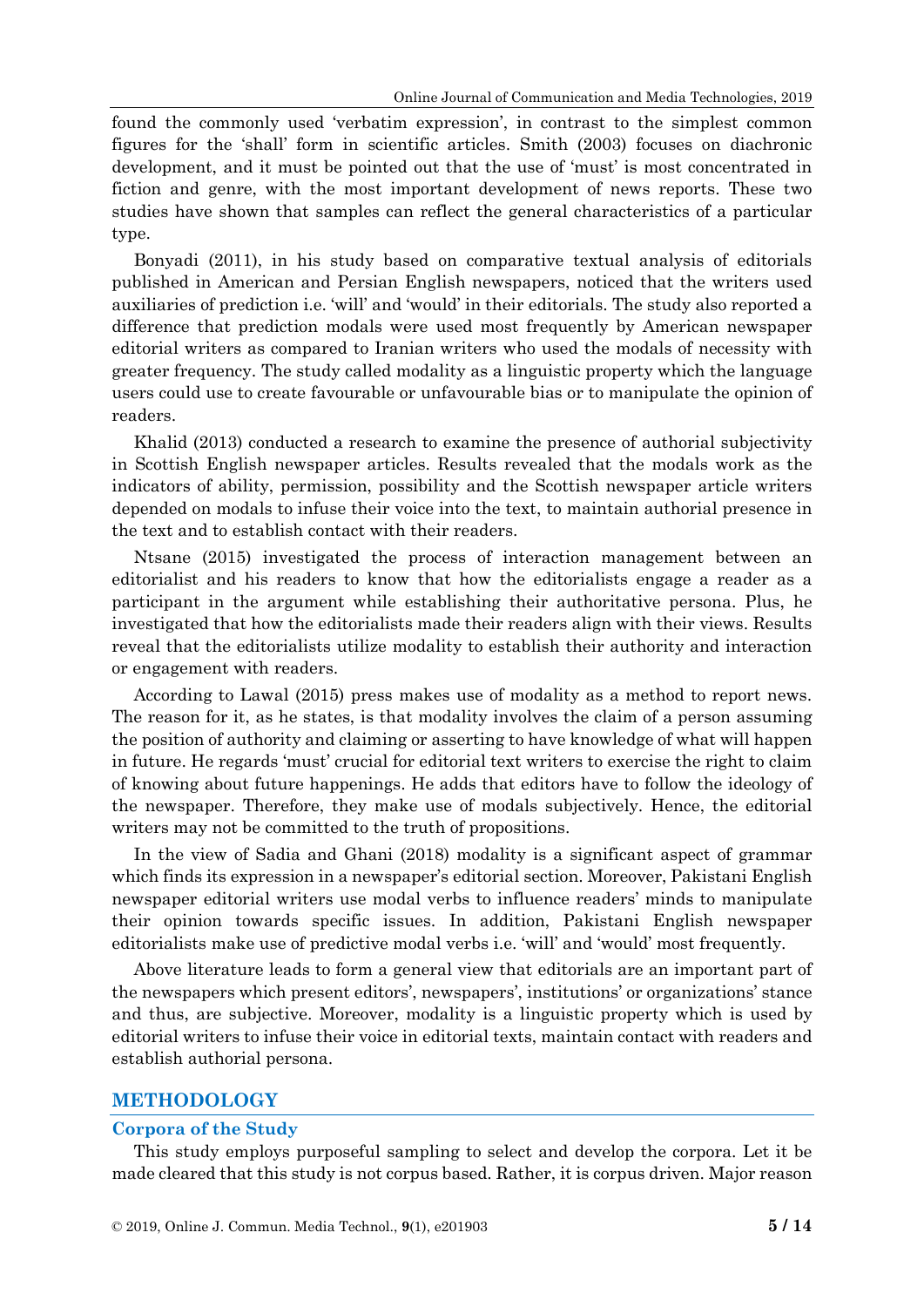M. Ahmad, et al.

| <b>Table 1. Corpora Length</b> |                   |            |                               |  |  |  |
|--------------------------------|-------------------|------------|-------------------------------|--|--|--|
| Name of Newspaper              | No. of Editorials | Word Types | <b>Word Tokens</b><br>103,860 |  |  |  |
| The News                       | 250               | 9,633      |                               |  |  |  |
| The Dawn                       | 250               | 10,053     | 103,596                       |  |  |  |
| The Frontier                   | 250               | 14812      | 172878                        |  |  |  |
| The Express Tribune            | 250               | 9737       | 93048                         |  |  |  |
| Total                          | 1000              | 44,235     | 473,382                       |  |  |  |

behind it includes: (1) study focuses on the use of modality for stance marking in Pakistani newspaper editorials. Hence, to assist to a new research, 1000 English newspaper editorials' corpora have been driven from a bigger sample of a previous study, (250 editorials from 'The Dawn', 250 editorials from 'The News', 250 editorials from 'The Frontier' and 250 editorials from 'The Express Tribune'), published during the months of March-April, 2017. All of these four newspapers are ranked among top broadsheets on newspapers' official websites. 1000 editorials from the said newspapers have been considered sufficient enough to establish the degree of reliability being favourable or unfavourable. The reason behind it is that these editorials form a sound collection of data which can be analyzed meaningfully and purposefully on the ground that it represents the same variety of discourse i.e. editorials of attack, criticism, praise, defense etc.

## **Corpora Retrieval**

As mentioned earlier, the corpora for this study ware retrieved from a previous study by Siddique (2017) to support to a new research. Retrieval process went through the following stages: (1) receiving data in electronic form with prior consent and permission of the researcher, (2) recording of the corpora in Microsoft Excel marking file number, token types, word types, sources, publication dates, etc., (3) renaming of editorials, (4) removing editorial titles, publication dates and author names, (5) conversion of the corpus files into notepad for processing in Antconc 3.4.4.0 processor and (6) collecting/gathering the editorials in one folder namely 'compiled up files 1 to 1000' which was further set/named as 'All Editorials (1-1000)'

## *Distribution and length of corpora*

As it has already been mentioned, the corpora of this study comprise of 1000 editorials published in Pakistani highly esteemed English newspapers i.e. The News, The Dawn, The Frontier and The Express Tribune (250 editorials from each newspaper). Length of the corpora is given in the **Table 1**.

### **Model**

Corpora of the study have been analyzed with the help of AntConc 3.4.4.0 and interpreted in the light of functional approach by Halliday (2004) which helps analyze the relationship between the types of modality i.e. (1) deontic and (2) epistemic, and the degrees of modality i.e. low, medium and high as being the ideology/stance markers.

### **Tuning Procedure**

A tuning procedure for the modal expressions was devised to find the frequencies of modal expressions in the corpora using AntConc 3.4.4.0, 2014. The said expressions have been given in the **Table 2**.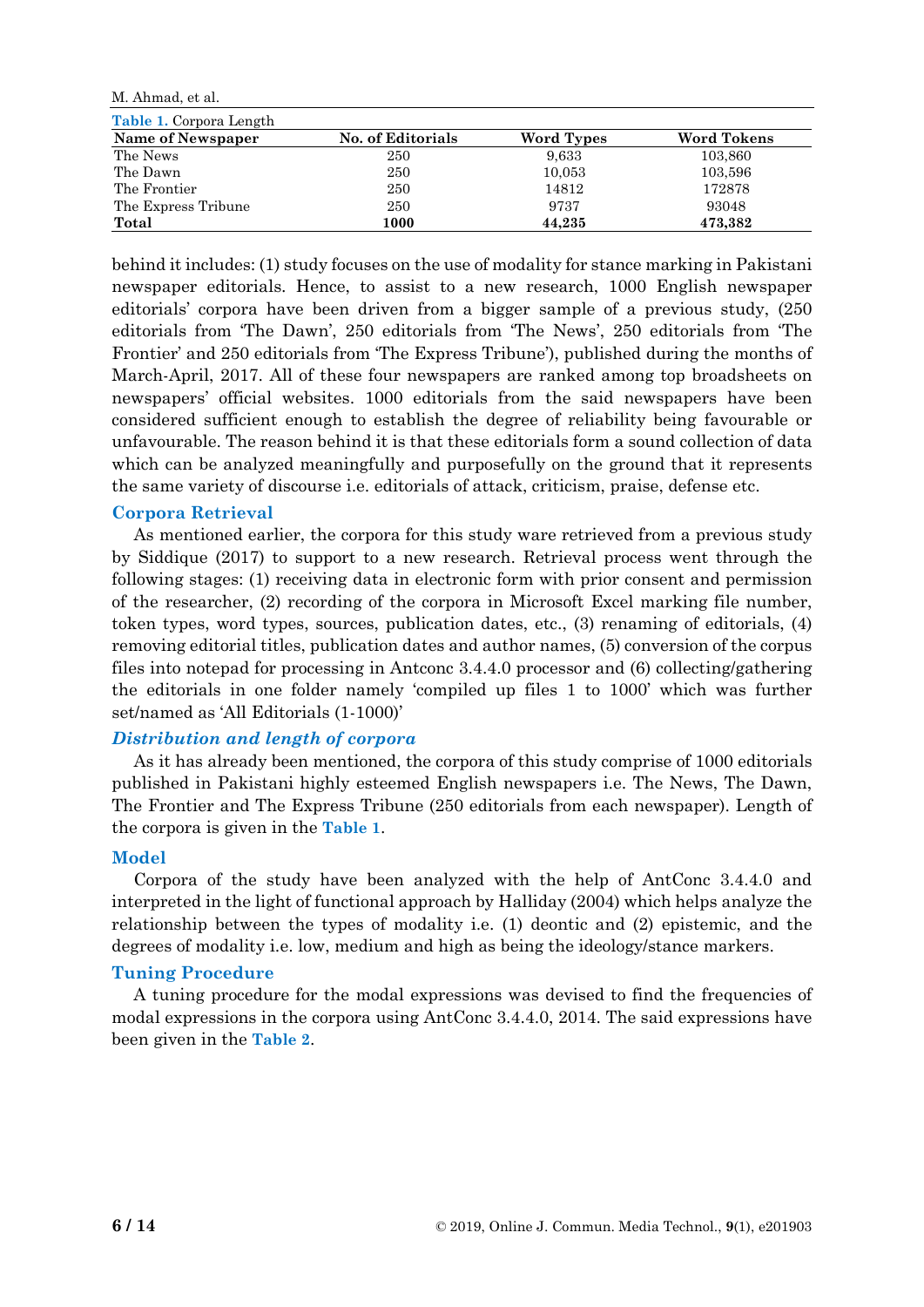Online Journal of Communication and Media Technologies, 2019

| <b>Function/Expression</b> | Modality/Modal Verb                                                                                                                                                                                                            |  |
|----------------------------|--------------------------------------------------------------------------------------------------------------------------------------------------------------------------------------------------------------------------------|--|
| Prediction                 | will would                                                                                                                                                                                                                     |  |
| Possibility                | can   could   may   might                                                                                                                                                                                                      |  |
| Necessity                  | must should                                                                                                                                                                                                                    |  |
| Model Adverbs              | unlikely   undeniably   apparently   clearly   truly   accurately   unacceptedly   grandl<br>y   surely   genuinely   less likely                                                                                              |  |
| Evaluative Adverbs         | woefully   substantionally   seriously   painfully   deadly   badly   sadly   cynically   che<br>ifly   not surprisingly   unfortunately   frighteningly   ruthlessly   efficiently<br>uncritically   rapidly   understandably |  |
| Reporting Verbs            | claim voice   warn   declare   admit   speculate   hope   doubt   concede   predict   anno<br>unce   charge                                                                                                                    |  |
| Knowledge Verbs            | seem   appear   believe                                                                                                                                                                                                        |  |
| Generic Phrases            | It seems that there is no doubt that it is never acceptable it makes us<br>wonder doubts have now arisen it is clear that it is obvious that                                                                                   |  |

**Table 2.** Tuning Procedure of Modal Verbs

# **RESULTS**

Results of the study are as follows:

## **Modal Expressions in 'The News'**

Results showed that the editorial writers used modal verbs in editorials published in The News. Frequency of the different modal verbs is as follows: (a) modal adverbs: (clearly, unlikely, truly, less likely, genuinely, apparently, accurately, unacceptably, surely) is 1; (b) of generic phrases (It is obvious that, It is never acceptable, There is no doubt that, It makes us wonder that, It seems that, Doubts have now arisen that, It is clear that**)** is 5; (c) of evaluative adverbs: *(*badly, chiefly, deadly, woefully, painfully, seriously, sadly, unfortunately, and understandably) is 22; (d) of knowledge verbs: (appear, believe, seem) is 25; (e) of reporting verbs: (warn, claim, admit, voice, hope, doubt, declare, announce) is 64; (f) of necessity: (like should, must) is 182; (g) of possibility: (can, could, may and might) is 363 and (h) of prediction: (will, would) is 695. In this way, the use of modal adverbs seems to be minimum whereas, the use of prediction expressions seems to be maximum in the editorials written by Pakistani editorialists for The News.

## **Modal Expressions in 'The Dawn'**

Results revealed that the editorial writers used modality in editorials which were published in The Dawn. Frequency of (1) modal adverbs is 133, (2) of generic phrases is 4, (3) of evaluative adverbs is 54, (4) of knowledge verbs is 75, (5) of reporting verbs is 83, (6) of necessity is 389, (7) of possibility is 501 and finally (8) of prediction is 528. In this way, the use of generic phrases seems to be minimum and the use of prediction expressions seems to be maximum in the editorials written by Pakistani editorialists for The Dawn.

### **Modal Expressions in 'The Frontier'**

The results showed that the editorial writers used modal verbs in editorials published in The Frontier. Frequencies of different modal verbs in the editorials published in the said newspaper are as follows: modal adverbs occurred 65 times, generic phrases happened to come 14 times, evaluative adverbs were seen 70 times, knowledge verbs were observed 66 times, reporting verbs were observed 144 times, necessity modals frequented 379 times, auxiliaries of possibility were noted 763 times and finally prediction modals were recorded 950 times. In this way, the use of modal adverbs seems to be minimum whereas the use of prediction expressions seems to be maximum in the editorials written by Pakistani editorialists for The Frontier.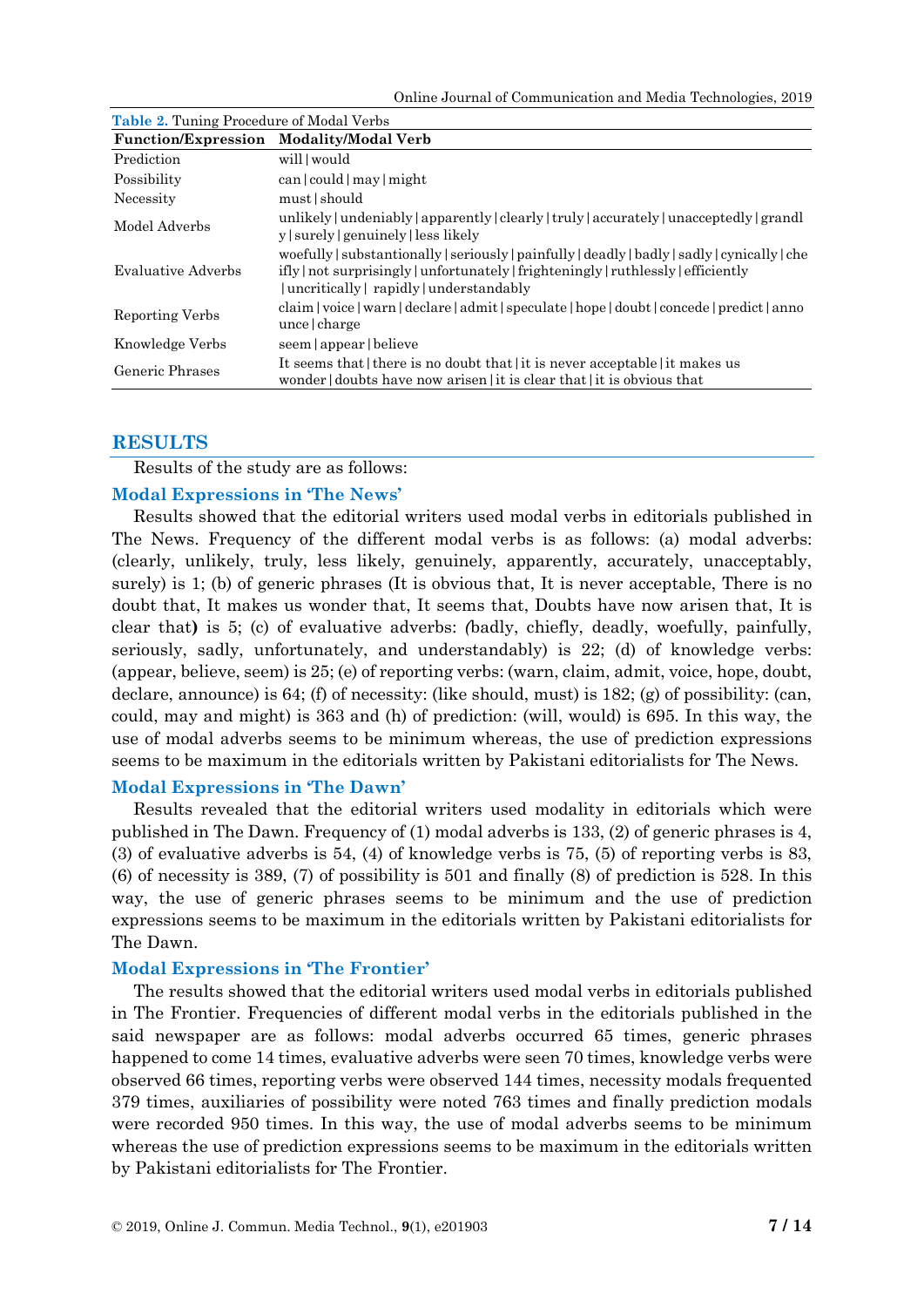M. Ahmad, et al.

| <b>Table 3.</b> Frequencies of Modal Verbs in Newspapers |          |          |              |                     |  |  |
|----------------------------------------------------------|----------|----------|--------------|---------------------|--|--|
| Modality                                                 | The News | The Dawn | The Frontier | The Express Tribune |  |  |
| Modal Adverbs                                            |          | 133      | 65           | 59                  |  |  |
| Generic Phrases                                          | 5        | 4        | 14           | 17                  |  |  |
| Evaluative Verbs                                         | 22       | 54       | 70           | 32                  |  |  |
| Knowledge Verbs                                          | 25       | 75       | 66           | 64                  |  |  |
| Reporting Verbs                                          | 64       | 83       | 144          | 71                  |  |  |
| Necessity                                                | 182      | 389      | 379          | 146                 |  |  |
| Possibility                                              | 363      | 501      | 763          | 389                 |  |  |
| Prediction                                               | 695      | 528      | 950          | 457                 |  |  |
| <b>TOTAL</b>                                             | 1357     | 1767     | 2451         | 1235                |  |  |

## **Modal Expressions in 'The Express Tribune'**

Like other newspapers, modal verbs were also observed in the editorials of The Express Tribune. The frequencies of modal adverbs, generic phrases, evaluative verbs, knowledge verbs, reporting verbs, necessity modals, possibility modals and prediction modals are 59, 17, 32, 64, 71, 146, 389 and 457 respectively. In this way, the use of generic phrases seems to be minimum and the use of prediction expressions seems to be maximum in the editorials written by Pakistani editorialists for The Express Tribune. Complete results have been given in the **Table 3**.

### **Comparison of the Use of Modal Expressions in All the Four Newspapers**

It is evident from the above table that there are certain differences and certain similarities in the use of modal verbs in the editorials of The News and The Dawn, The Frontier and The Express Tribune newspapers. A difference is that the frequency of the modal adverb in The News is 1 but the frequency of the same in The Dawn, The Frontier and The Express Tribune is 133, 65 and 59 respectively. It means that The News makes less use of modal adverbs. However, the most frequently used modality in all the four newspapers' editorials is the same i.e. prediction modal verbs have been found in maximum use. Similarly, the modal verbs of possibility and necessity have been found to occur in 2nd and 3rd maximum frequency in all the four newspapers' editorials.

### **DISCUSSION**

The first question of this study was to know about 'Which modal verbs are most frequently used by Pakistani English newspaper editorials writers?' To answer this question the use of different modals including generic expressions, modal verbs, reporting verbs, evaluative adjectives, modal adverbs, etc. were examined. The examination resulted in that Pakistani English newspaper editorialists made extensive use of the modal verbs of prediction i.e. 'will' and 'would'. This means that Pakistani English newspaper editorialists, while discussing the situations, make their own predictions about future happenings. It also highlights that prediction is the most important feature of Pakistani English newspaper editorials. Thus, this study validates the results of a recent study by Sadia and Ghani (2018). The same results have also been reported in a study by an Iranian researcher Bonyadi (2011). In addition, auxiliaries of possibility and necessity have been observed to occur in  $2<sup>nd</sup>$  and  $3<sup>rd</sup>$  maximum frequency. It means that Pakistani English newspapers editorials are mainly concerned with presenting 'what will happen' (prediction), 'what can happen' (possibility) and 'what is needed to happen' (necessity).

Halliday and Hasan (1989) classified modal verbs according to values into: (1) high (must, need to, have to, ought to); (2) intermediate (shall, should, will, would) and (3) low value modals (can, may, could, might). As the results of this study show that the editorial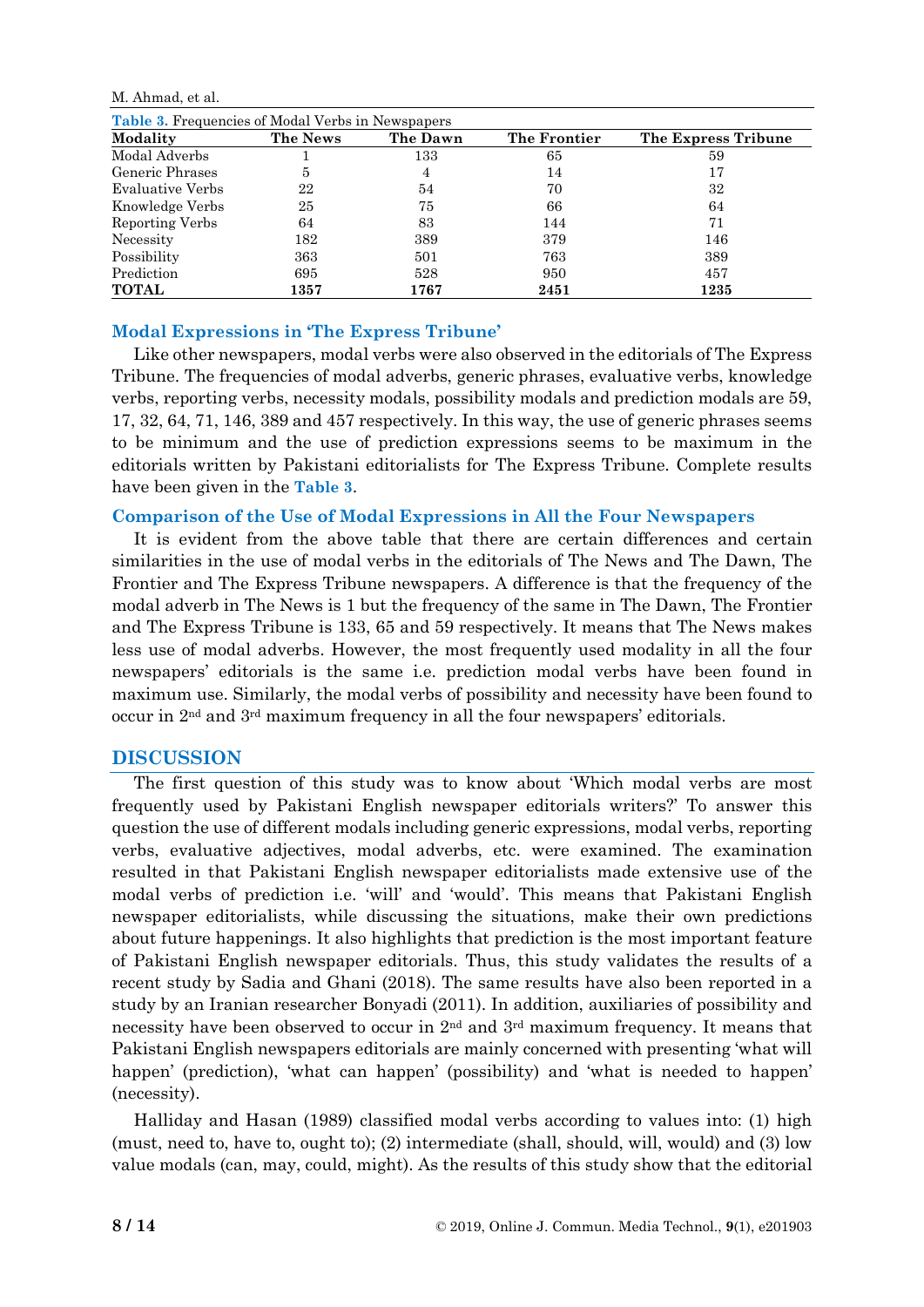writers have used 'will' and 'would' with maximum frequency, it means that Pakistani English editorialists make frequent use of 'intermediate value' modal verbs. According to Qian (n. d.) different types of modal verbs are related with different degrees of politeness in communication process. In their function, low value modals show politeness in communication, whereas high value modals express impoliteness in communication. It implies that if the writers make use of high (impolite) and low degree (polite) modals, there can be the possibility for their writings to be approached negatively with writer's tilt in favour or against the situation. Therefore, it might be that the editorial writers make use of neither high nor low value modal verbs. Instead, they make conscious use of the intermediate value modals to cipher any negative perception among readers.

Modal verbs, in the view of Palmer (2007), help language users express 'what should be', 'what may be', 'what would be', and 'what is'. Thus, the writers make frequent use of modal verbs to show possibility, necessity and prediction in their writing. However, this is just one side of the coin. In fact, modality involves the claim/assertion of a person assuming the position of authority and claiming/asserting to have knowledge of what will happen in future (Lawal, 2015). Therefore, the editorial writers make use of modal verbs to predict about future on one hand, and to show their authority by claiming their knowledge of future happenings on the other. In addition, it is one of the main goals of the writer to maintain a relationship with readers to convey his ideas. For this purpose, the writers of newspaper editorials make a skillful use of modal verbs to infuse their voice into the text, to maintain authorial presence in the text and to establish contact with their readers (Khalid, 2013; Ntsane, 2015).

Similarly, the second concern of this study was to know 'Do Pakistani English newspaper editorial writers use modals to influence readers' mind and manipulate opinion?' Main aim behind this question was to make the readers aware of the fact that editorialists tend to use the said verbs to establish either a favorable or unfavorable bias throughout the text to manipulate their readers' opinion.

In this regard, it is evident that the said editorialists have made a frequent use of the different types of modals including modal auxiliaries, modal adjectives, evaluative adverbs, knowledge verbs, reporting verbs etc. This means that the editorial writers have reported the events, under their discussion in editorials, with their own attitude. To increase the degree of modality, the writers of editorials have made an excessive use of modal adverbs like surely, truly and unlikely to subjectively define the situations. Similarly, they have also used evaluative adverbs to mark desirability towards the state of affairs. In the same way, the writers of editorials have also made use of reporting verbs like claim, hope and doubt which is the clear indication that the said editorialists have injected their attitude and opinion into truth value of the content reported in the editorials (Ntsane, 2015).

Modality, in reality, is taken as a speaker's attitude or opinion toward a proposition or a state of affairs described in the proposition (Lyon, 1977; Quirk, et al. 1985). Meaning thereby is that the speakers or writers make use of modality to mark their attitude or opinion in the texts or talk. Similarly, a characteristic of modality is that it is judgemental in nature (Palmer, 2007) and involves the manifestation of judgements or evidences about the actual condition of the situations (Chafe & Nichols, 1986; Palmer, 2007). As modality expresses the opinion of the speakers and writers, it does not have any assurance of truth of the propositions (Papafragou, 2005). Hence, no person can find even a single entirely objective, unbiased and value free text. In fact, it is the writers' authorial interest, view point and vision which defines the essence of the style of a story and gives the story a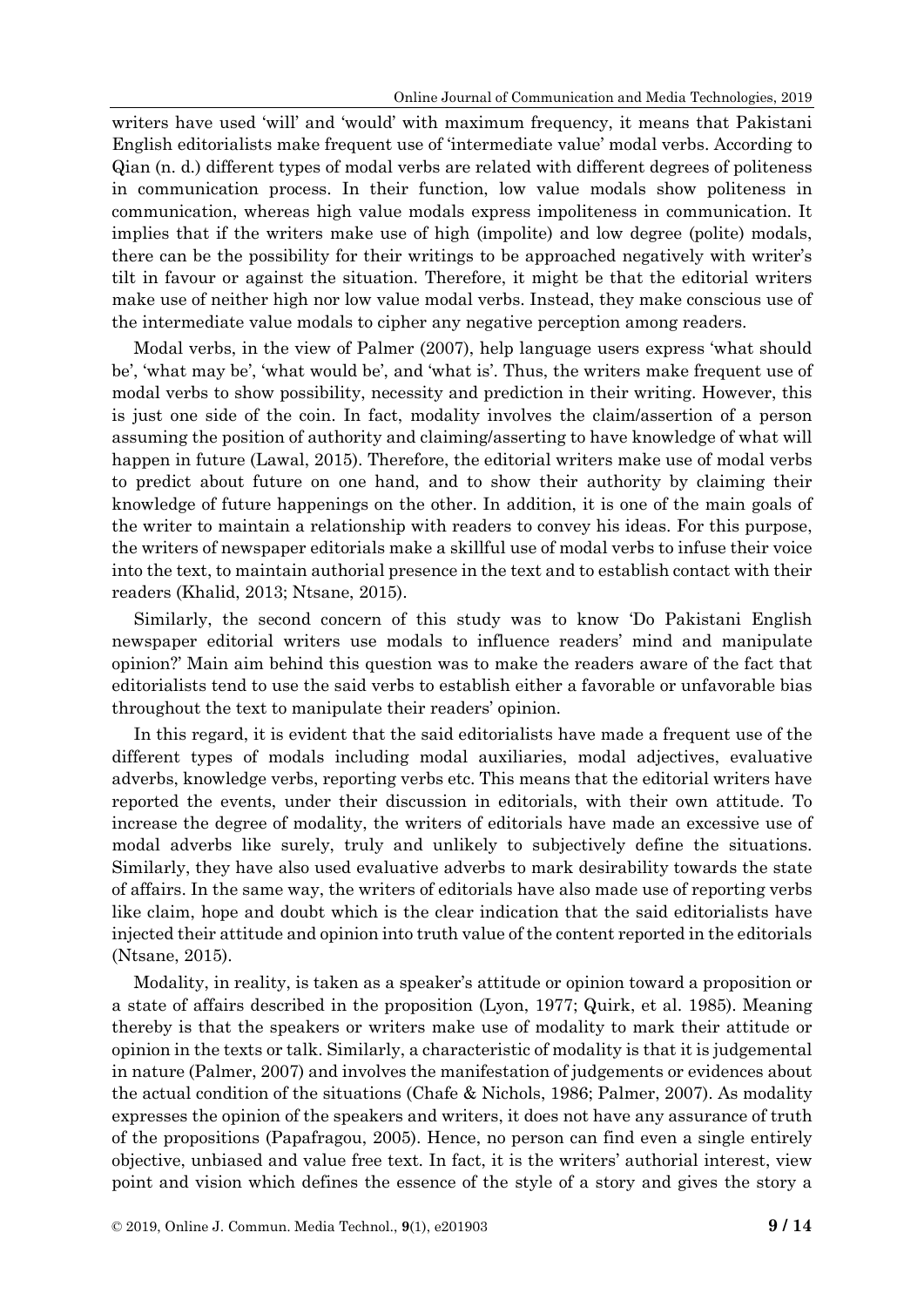particular "feel" and "colour" (Simpson, 1993: 5). This feel or colour develops a particular stance of the writer in an editorial. In fact, the stance of a newspaper is affected by different factors i.e. homophily notions (Katz & Lazarfeld, 1955), commercial factors (Tawab, 2000), military influence (Gadzekpo, 2009; Nunoo, 2016), gatekeeping process (Blazhevski, 2018; Nunoo, 2016), economic as well as political factors (Nworgu, Okoro & Obi, 2017) and this stance is well reflected through editorial lines. Lawal (2015) adds that editors have to follow the ideology of the newspaper and in the view of Henry and Tator (2002) the authors create a larger ideological position of the owners and managers of each newspaper. Therefore, they make use of modals subjectively. Additionally, in the opinion of Hayat and Juliana, the stance of a newspaper is affected by the proprietary structure, newspaper's policy and the political condition in which a newspaper is being published (2016). Newspaper stories go through complex inclusion and exclusion by a gatekeeping process and are mostly influenced by pressure (Nunoo, 2016). Okengwu (1987) cited in Nworgu, Okoro and Obi (2017) adds that the newspaper stories are affected by faulty and impressionistic analyses (1987). The choice of topics, number of pages and articles in a newspaper and their positioning are the matter related to gatekeeping (Blazhevski, 2018). According to Lippmann (1954) cited in Blazhevski (2018):

every newspaper when it reaches the reader is the result of a whole series of selections as to what items shall be printed, in what position they shall be printed, how much space each shall occupy, what emphasis each should have. There are no objective standards here. There are conventions (p.146).

Thus in the view of Porten-Chee (2017), what a newspaper concerns is the notion of "agenda building and agenda framing" (p. 100) with a purpose to "shape the weight and perspectives of different issues" (P. 101). Therefore editorials, being the main voice of a newspaper's editor or proprietor, can also be influenced and biased as well. In fact, the editorials have already been reported to present (1) institutional voice (Hindman, 2003; Kelling & Thomas, 2018), (2) project organizational stance (Gajevic, 2016), (3) are affected by the notions of homophily (Katz & Lazarsfeld, 1955) and (4) also are value oriented (Porten-Chee, 2017). In the view of Rosenfeld (2000), editorials provide subjective evaluation of highly debated and contested issues whereas according to Golan and Lukito (2017), editorials give voice to the newspaper's institutional worldview. Editorials, says Indarti (2018), are written with the purpose to influence readers' opinions on controversial issues. In the view of Fowler (2013), newspaper editorials foreground and offer values and beliefs employing textual strategies. These textual strategies are modal verbs (Fowler, 2013; Herndon, 1976).

## **CONCLUSION**

The discussion of above results leads to the conclusion that prediction, possibility and necessity are the most important features of Pakistani English newspaper editorials. Thus, it can be said that Pakistani English newspaper editorialists are mainly concerned with presenting 'what will happen', 'what can happen' and 'what should happen'. Moreover, the Pakistani editorialists not only report information about news events but they also provide the readers with personal judgements and stances which are realized through different modal verbs, evaluative verbs, knowledge verbs, reporting verbs, necessity modals, possibility modals and prediction modals. It clearly means that Pakistani English newspaper editorials are marked with editors' or institutional stance. To manage the readers' negative perception about the said stance, the editorialists make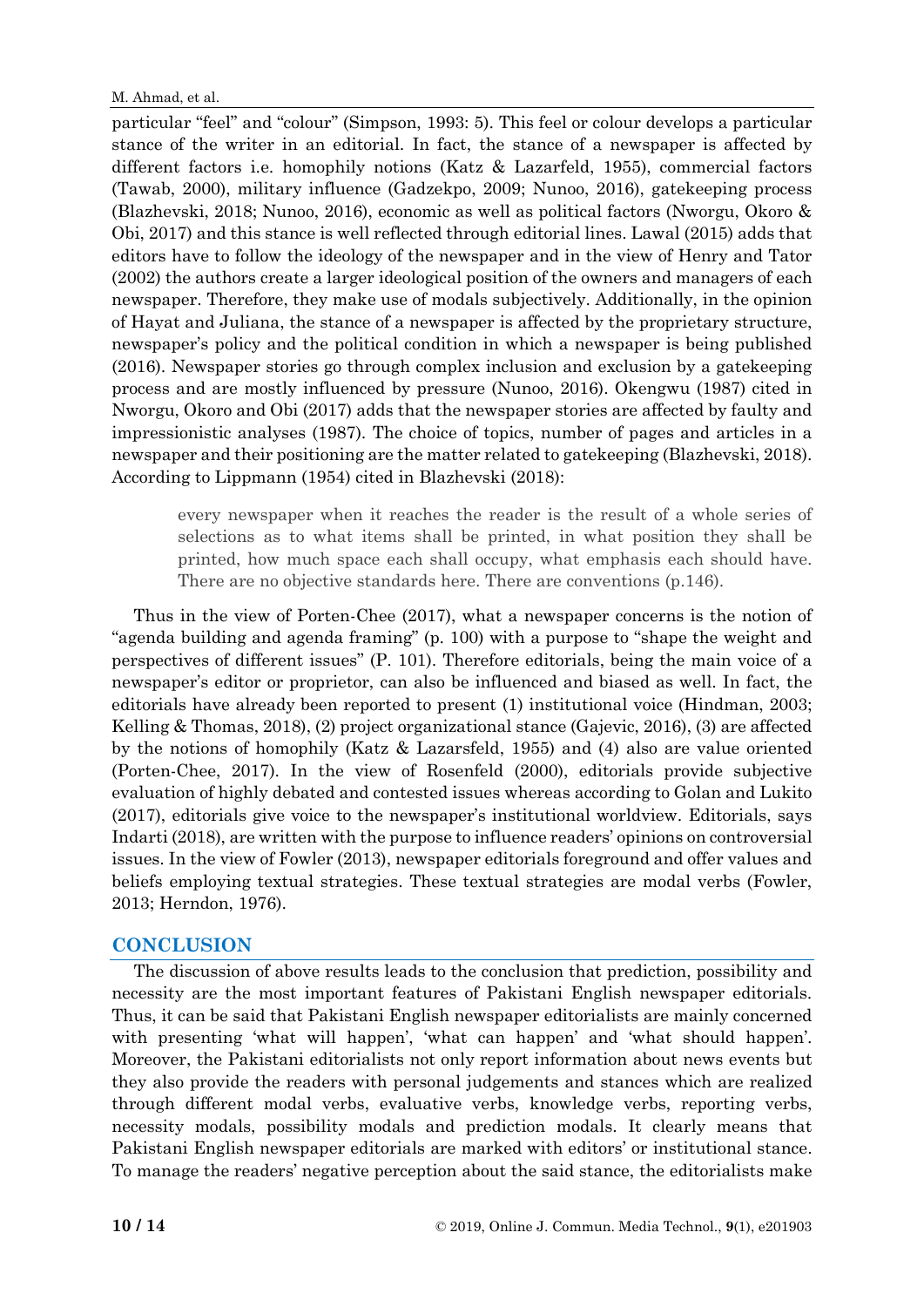a skillful use of intermediate modals. Therefore, study suggests the readers of Pakistani English newspaper editorials to be conscious of the fact that the said editorials might be biased, affect their mind and manipulate opinions.

## **REFERENCES**

- Adams, H., & Quintana-Toledo, E. (2013). Adverbial stance marking in the introduction and conclusion sections of legal research articles. In *Revista de lingüística y lenguas aplicadas* (Vol. 8, No. 1, pp. 13-22). Editorial Universitat Politècnica de València. <https://doi.org/10.4995/rlyla.2013.1028>
- Biber, D. (2004). Historical patterns for the grammatical sarking of stance: A crossregister comparison. *Journal of Historical Pragmatics, 5*, 107-135. <https://doi.org/10.1075/jhp.5.1.06bib>
- Biber, D., Johansson, S., Leech, G., Conrad, S., & Finegan, E. (1999). *Longman grammar of spoken and written English*. London: Longman.
- Bista, K. (2009). On 'yes, we can': Linguistic power and possibility. *Journal of English for Specific Purpose, 3*(24), 34- 50.
- Blazhevski, B. (2018). The selection of news in the international reporting of the Macedonian, Slovenian and Serbian daily newspapers (2013-1989-1983). *Online Journal of Communication and Media Technologies*, *8*(2), 145-164. <https://doi.org/10.12973/ojcmt/2359>
- Bonyadi, A. (2011). Linguistic manifestations of modality in newspaper editorials. *International Journal of Linguistics*, *3*(1), 1-13.
- Butler, C. S. (1990). Qualifications in science: Modal meanings in scientific texts. *The Writing Scholar: Studies in Academic Discourse*, *3*.
- Chafe, W. L., & Nichols, J. (1986). *Evidentiality: The linguistic coding of epistemology.* Ablex Pub Corp.
- Chang, P. (2010). Taking an effective authorial stance in academic writing: Inductive learning for second language writers using a stance corpus (doctoral dissertation). The University of Michigan, United States of America. Retrieved February 3, 2019 from [https://deepblue.lib.umich.edu/bitstream/handle/2027.42/77860/peichin\\_1.pdf?](https://deepblue.lib.umich.edu/bitstream/handle/2027.42/77860/peichin_1.pdf?%0b...1) [...1](https://deepblue.lib.umich.edu/bitstream/handle/2027.42/77860/peichin_1.pdf?%0b...1)
- Chang, P. (2012). Using a stance corpus to learn about effective authorial stance-taking: A textlinguistic approach. *ReCALL*, 24(2), 209-236. <https://doi.org/10.1017/S0958344012000079>
- Chang, P., & Schleppegrell, M. (2011). Taking an effective authorial stance in academic writing: Making the linguistic resources explicit for L2 writers in the social sciences. *Journal of English for Academic Purposes*, *10*(3), 140-151. <https://doi.org/10.1016/j.jeap.2011.05.005>
- Chang, P., & Schleppegrell, M. (2016). Explicit learning of authorial stance-taking by L2 doctoral students. *Journal of Writing Research*, *8*(1), 49-80. <https://doi.org/10.17239/jowr-2016.08.01.02>
- Coates, J. (1983). *The semantics of the modal auxiliaries.* London: Croom Helm.
- Fowler, R. (2013). *Language in the news: Discourse and ideology in the press.* London: Routledge. <https://doi.org/10.4324/9781315002057>
- Gadzekpo, A. (2007). Fifty years of the media's struggle for democracy in Ghana: Legacies and encumbrances. *Ghana Studies, 10,* 89-106.
- Gajevic, S. (2016). Journalism and formation of argument. *Journalism*, *17*(7), 865-881. <https://doi.org/10.1177/1464884915621625>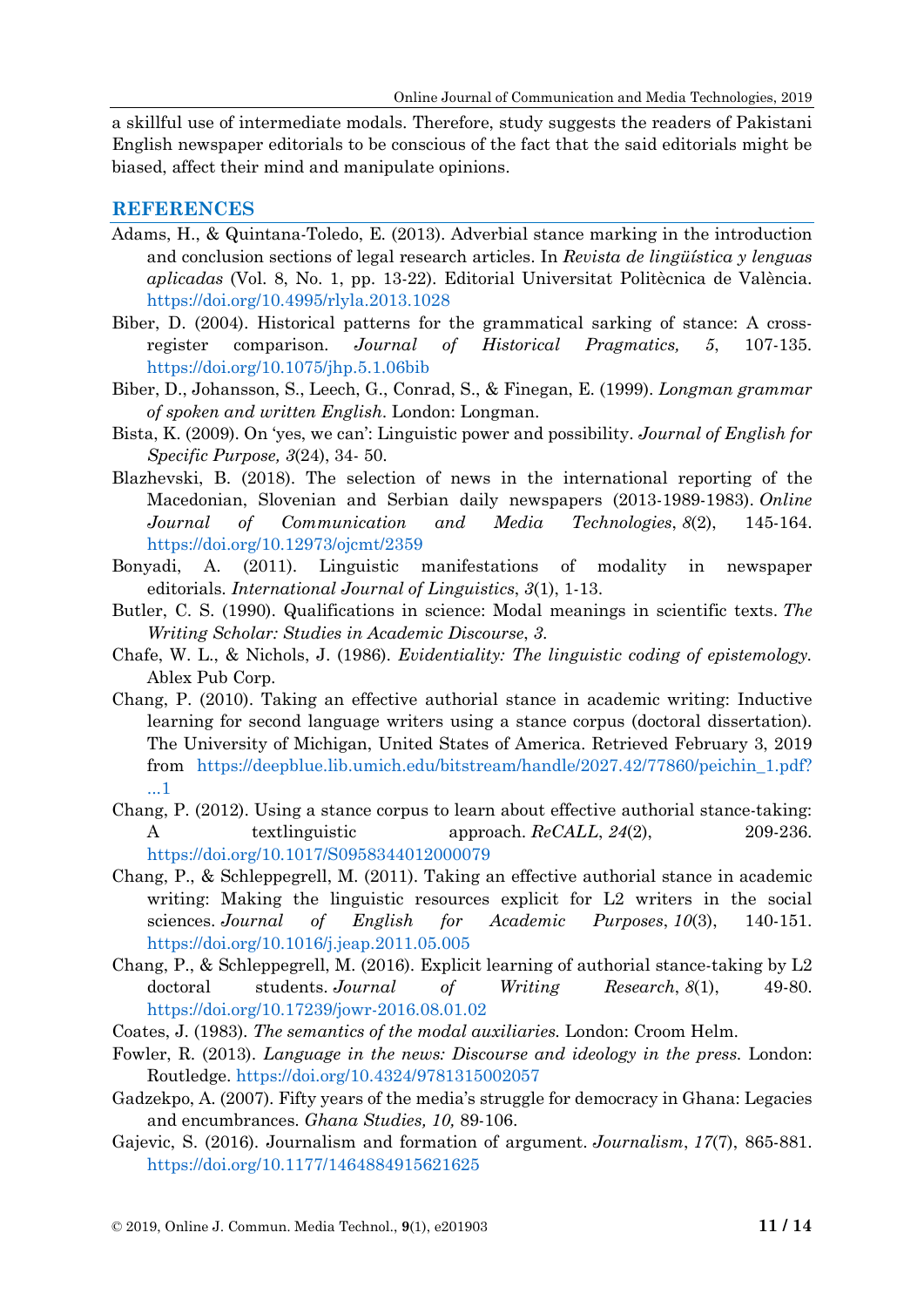M. Ahmad, et al.

- Golan, G. J., & Lukito, J. (2017). Newspaper editorial pages frame China similarly. *Newspaper Research Journal*, *38*(2), 215-230. <https://doi.org/10.1177/0739532917716177>
- Gotti, M. (2003). Shall and will in contemporary English: A comparison with past uses. *Modality in Contemporary English*, *12*. <https://doi.org/10.1515/9783110895339.267>
- Hall, H. L. (2003). *Junior high journalism.* Tailor & Francis, US.
- Halliday, M. A. (1976). System and function in language: Selected papers.
- Halliday, M. A. K. (1994). *An introduction to functional grammar (Second Edition)*. London: Edward Arnold.
- Halliday, M. A. K. (2004). Introduction: How big is a language? On the power of language. *The Language of Science*, *5*.
- Halliday, M. A. K., & Hasan, R. (1989). *Language, context, and text: Aspects of language in a social-semiotic perspective*. Oxford: Oxford University Press.
- Hayat, N., & Juliana, A. W. (2016). A comparative analysis of Pakistani English newspaper editorials: The case of Taliban's attack on Malala Yousafzai. *Pertanika Journal of Social Sciences & Humanities*, *24*(3), 1087-1101.
- He, Y., & Wang, H. (2012, July). A corpus-based study of epistemic modality markers in Chinese research articles. In *Workshop on Chinese Lexical Semantics* (pp. 199-208). Springer, Berlin, Heidelberg.
- Henry, F., & Tator, C. (2002). *Discourse of domination: Racial bias in the Canadian English- language press.* Toronto: University of Toronto Press. <https://doi.org/10.3138/9781442673946>
- Herndon, J. H. (1976). *A survey of modern grammars;* London: Holt, Rinehart and Winston.
- Hindman, E. B. (2003). The princess and the paparazzi: Blame, responsibility, and the media's role in the death of Diana. *Journalism & Mass Communication Quarterly*, *80*(3), 666-688. <https://doi.org/10.1177/107769900308000311>
- Holmes, J. (1988). Doubt and certainty in ESL textbooks. *Applied Linguistics*, *9*(1), 21-44. <https://doi.org/10.1093/applin/9.1.21>
- Huddleston, R., & Pullum, G. (2005). The Cambridge grammar of the English language. *Zeitschrift für Anglistik und Amerikanistik*, *53*(2), 193-194. <https://doi.org/10.1515/zaa-2005-0209>
- Hunston, S., & Thompson, G. (2000). *Evaluation in text: Authorial stance and the construction of discourse.* Oxford: Oxford University Press.
- Hyland, K. (1994). Hedging in academic writing and EAP textbooks. *English for Specific Purposes*, *1*(3), 239–256. [https://doi.org/10.1016/0889-4906\(94\)90004-3](https://doi.org/10.1016/0889-4906(94)90004-3)
- Hyland, K. (1996). Writing without conviction? Hedging in science research articles. *Applied Linguistics 17*, 433–454. <https://doi.org/10.1093/applin/17.4.433>
- Hyland, K. (1998). Boosters, hedges and the negotiation of academic knowledge. *Text*, *18*(3), 349–382. <https://doi.org/10.1515/text.1.1998.18.3.349>
- Indarti, D. (2018). Syntactic complexity of online newspaper editorials across countries. *Studies in English Language and Education*, *5*(2), 294-307. <https://doi.org/10.24815/siele.v5i2.11320>
- Katz, E., & Lazarsfeld, P. F. (1955). *Personal influence. The part played by people in the flow of mass communication*. New York: Free Press.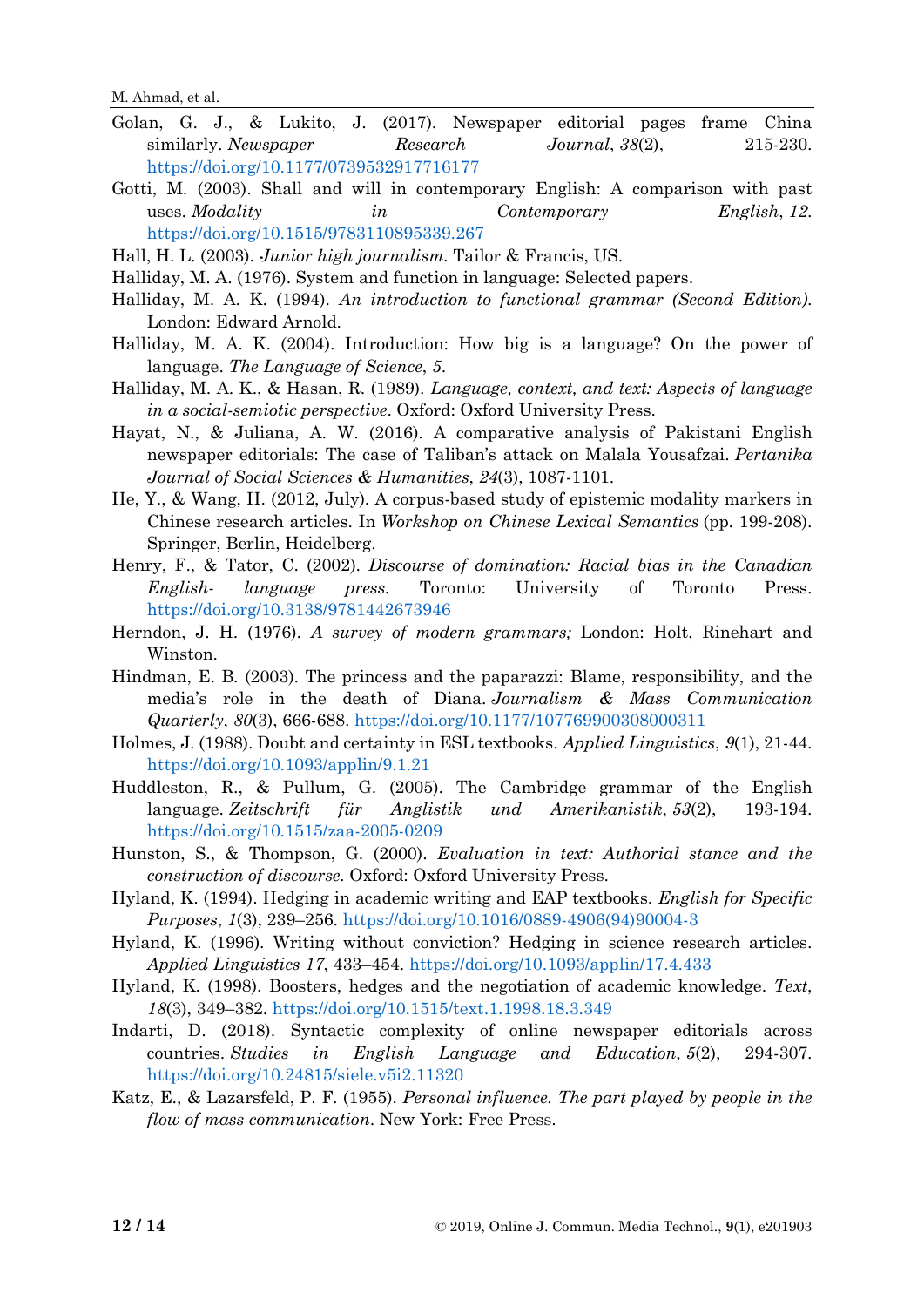- Kelling, K., & Thomas, R. J. (2018). The roles and functions of opinion journalists. *Newspaper Research Journal*, *39*(4), 398-419. <https://doi.org/10.1177/0739532918806899>
- Khalid, P. Z. B. M. (2013). Modality analysis of the newspaper articles about the Scottish Ship RMS Queen Elizabeth. *Academic Journal of Interdisciplinary Studies*, *2*(9), 458- 461. <https://doi.org/10.5901/ajis.2013.v2n9p458>
- Kuppers, A. (2012). Authorial presence and stance in German and French letters to shareholders. *Subjectivity in Language and Discourse*, 355.
- Lawal, O. A. (2015). Pragmatics of truth and modality in newspaper editorials: An example of the punch and the tribune. *Theory and Practice in Language Studies*, *5*(4), 688-693. <https://doi.org/10.17507/tpls.0504.03>
- Lyons, J. (1977). *Semantics*. Cambridge: Cambridge University Press.
- Maks, E. & Vossen, P. (2010). Annotation scheme and gold standard for Dutch subjective adjectives. Working paper, ELREC 2010.
- Mirahayuni, N. K. (2002). *Investigating textual structure in native and non-native English research articles: Strategy differences between English and Indonesian writers*. University of New South Wales.
- Nartey, M., & Yankson, F. E. (2014). A semantic investigation into the use of modal auxiliary verbs in the manifesto of a Ghanaian political party. *Int J Humanities Soc Sci*, *4*(3), 21-304.
- Ngula, R. S. (2017). Epistemic modal verbs in research articles written by Ghanaian and international scholars: a corpus-based study of three disciplines. *Brno studies in English*, *43*(2), 5-27. <https://doi.org/10.5817/BSE2017-2-1>
- Ntsane, M. F. S. (2015). The management of writer-reader interaction in newspaper editorials. *Ghana Journal of Linguistics*, *4*(2), 108-123. <https://doi.org/10.4314/gjl.v4i2.5>
- Nunoo, I. (2016). Determinants of news selection in the Ghanaian print media: A study of the daily graphic. *Online Journal of Communication and Media Technologies*, *6*(3), 99-120.
- Nworgu, K. O., Okoro, N., & Obi, C. (2018). The press and Nigeria's foreign policy: A content analysis of selected issues (1985–1995). *Online Journal of Communication and Media Technologies*, *8*(3), 245-257. <https://doi.org/10.12973/ojcmt/2659>
- Palmer, F. R. (2007). *Mood and modality.* Beijing: World Book Publishing Company.
- Panocová, R. (2008). Expressions of modality in biomedical texts. *SKASE Journal of Translation and Interpretation 3*(1), 82–90.
- Papafragou, A. (2005). *Epistemic modality and truth conditions.* Delaware: University of Delaware Press.
- Pho, P. (2013). *Authorial stance in research articles: Examples from applied linguistics and educational technology*. Springer. <https://doi.org/10.1057/9781137032782>
- Porten-Chee, P. (2017). Frame building the "social digitization" in the German press. *Online Journal of Communication and Media Technologies*, *7*(4), 96-116.
- Qian, L. (n. d.). Use of modal verbs in English writing by EFL learners. Retrieved November 23, 2018 from [https://www.birmingham.ac.uk/Documents/college](https://www.birmingham.ac.uk/Documents/college-artslaw/corpus/.../paper394.pdf)[artslaw/corpus/.../paper394.pdf](https://www.birmingham.ac.uk/Documents/college-artslaw/corpus/.../paper394.pdf)
- Quirk, R., Greenbaum, S., Leech, G., & Svartvik, J. (1985). *A Comprehensive grammar of the English language.* London: Longman.